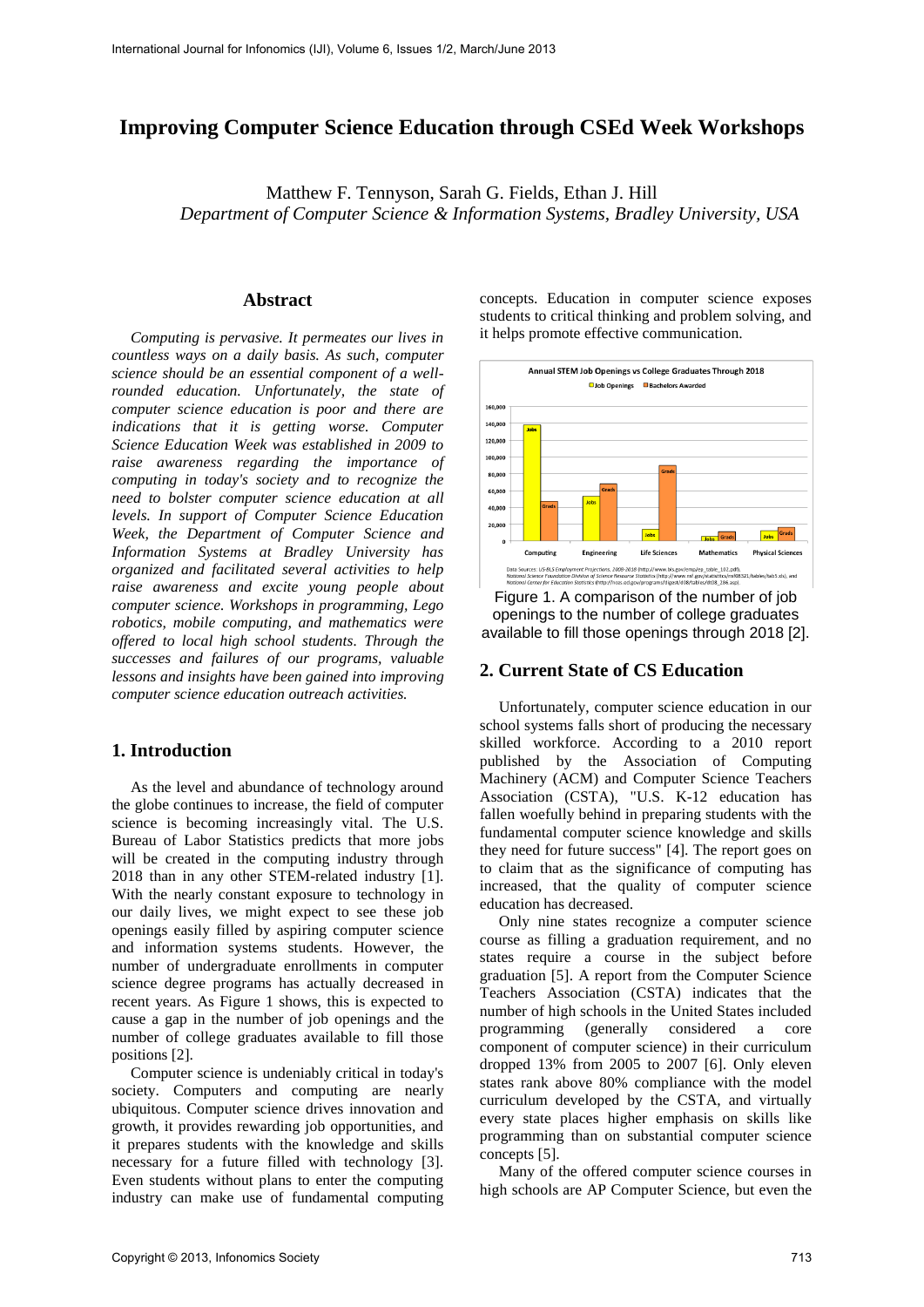allure of college credit isn't keeping enrollment up. A study in 2005 revealed that the number and diversity of students taking AP Computer Science courses appears to be dropping [7]. The number of students taking the A exam dropped 8% between 2002 and 2004, and the numbers of the AB exam dropped 19%.

There is also a disconcerting trend of dropping participation of women and minorities. In 2005, only 23% of students who took AP computer science courses were female. In 2007, the percentage dropped to 17% [6]. On the 2004 AB exam, females constituted only 11% of the takers, and underrepresented minorities constituted only 6%.

Although the aforementioned studies specifically focus on computer science education in the United States, it appears the trend might also apply in other nations as well. For example, one study by the European Commission remarks, "In recent years, many studies have highlighted an alarming decline in young people's interest for key science studies and mathematics" [8]. Also, the Canadian Association of Computer Science (CACS) has embraced Computer Science Education Week, whose purpose includes recognizing the need to bolster computer science education at all levels [9].

It is imperative that computer science education be revitalized and that students be well-versed in computer science in order to succeed in today's society. To rouse in students an interest in computer science, educators must engage students starting from an early age. Introducing computing topics early in schools can ensure that students with an aptitude and interest are fostered appropriately. Offering extracurricular programs to young students also has great potential to increase interest.

## **3. Computer Science Education Week**

The week of Grace Murray Hopper's birthday, December 9, is designated each year as Computer Science Education Week (CSEdWeek) [3]. Hopper was a pioneer of computer science, instrumental in many early developments in the field including the creation of the first compiler as well as the COBOL programming language. Hopper was known as an enthusiastic and vigorous teacher of math and computer science. So it's fitting that CSEdWeek – the purpose of which is to raise awareness of computing and its critical role in society and the consequential importance of computer science education – is dedicated in her honor. Throughout the week, parents, teachers, and policymakers across the world engage in activities to promote computer science and computer science education.

CSEdWeek is sponsored by the ACM, the CSTA, and several other professional, commercial, and service organizations. It is an activity of the Computing in the Core coalition [10]. Organizations

and individuals across the globe participate by communicating about the importance of computer science and computer science education. Teachers at grade schools and high schools assign tasks aimed at raising awareness and inciting excitement for computer science in their students. Various forms of competitions and celebrations are held, and institutions of higher education execute outreach programs.

## **4. CSEdWeek at Bradley**

The Department of Computer Science and Information Systems at Bradley University has actively and enthusiastically participated in CSEdWeek since its second year. In 2010, two area high schools were invited to participate in all-day events that included campus tours, hands-on computer science workshops, and lessons about careers and degrees in computer science. In 2011, the program was different in several ways. The workshops were scheduled in the evening as afterschool activities, rather than during the day. A wider variety of workshops were offered, and they were open to students from any school. During both years, a video gaming competition was held that included both high school and university students.

There were many successful aspects of both the 2010 and 2011 programs. Indeed, there were also aspects of each program that were not so successful. This paper provides a comparison of both programs and an explanation of the major workshops in order to give insight and provide recommendations regarding the planning and implementation of similar activities in the future.

#### **4.1. Overview of 2010 Activities**

In 2010, the university hosted its first substantial CSEdWeek program. The program was planned over the course of several months by a team of graduate and undergraduate students as well as university faculty and experts. The university invited students from two local-area high schools to visit its campus. The activities spanned a total of three days and included campus tours, programming workshops, robotics workshops, lessons about careers in computer science, information about degrees in computer science, and a gaming competition.

The program spanned three days. On the first day, one high school was invited to campus for an all-day visit. During this visit, the participants were welcomed and given an introductory presentation that included an overview of computer science, careers in computer science, and degree programs in computer science. The students then toured campus. Next, the students attended one of two workshops: either a programming workshop or a robotics workshop. At the midpoint of each workshop, the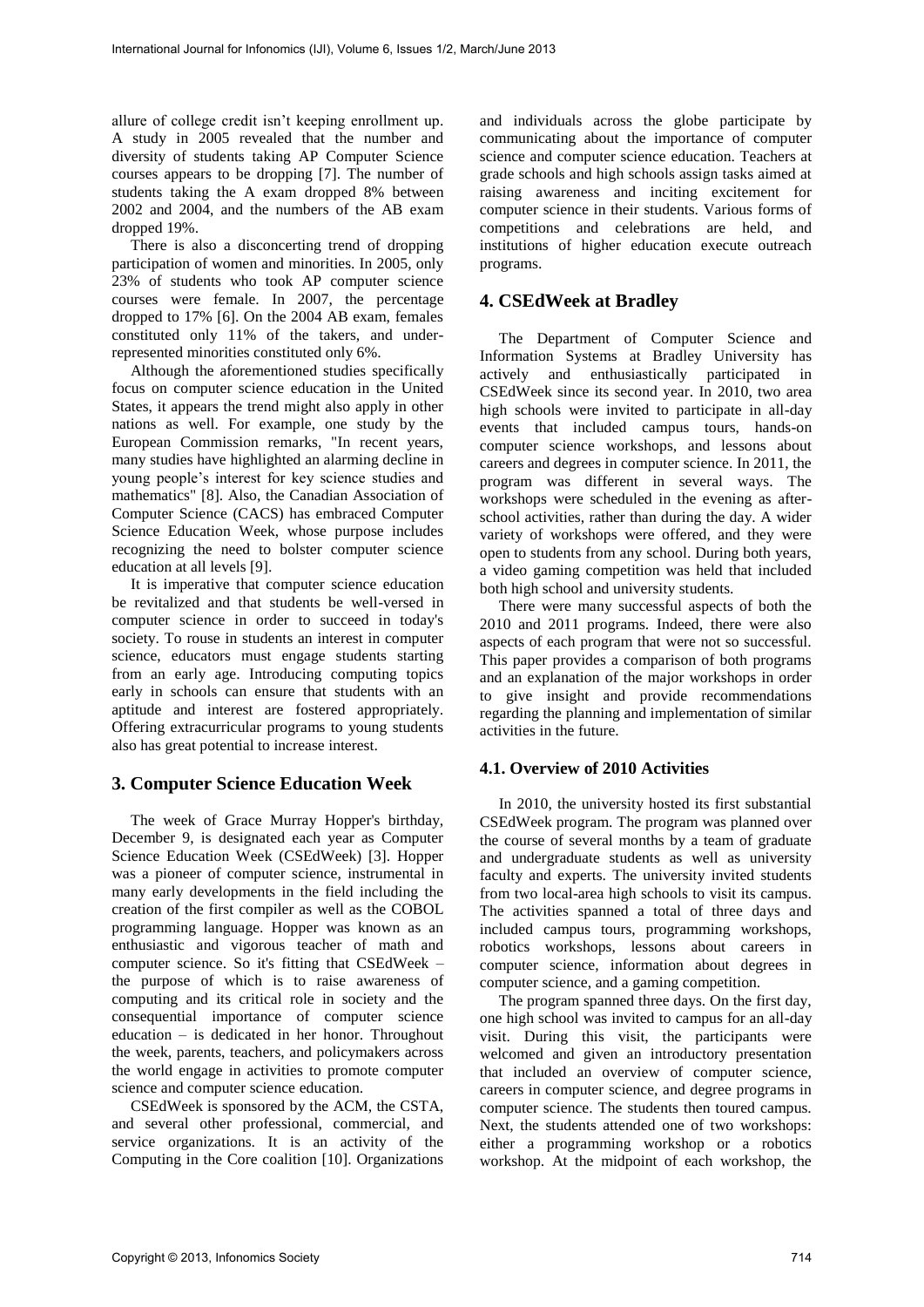students took a break for lunch, and then they returned to finish the second half of their respective workshop. At the completion of the workshops, the students were given a farewell and the day ended. A schedule is shown below:

8:00 a.m. Welcome 8:30 a.m. Introductory Presentation 9:15 a.m. Campus Tours 10:00 a.m. Workshops (first half) 11:30 a.m. Lunch 12:30 pm. Workshops (second half) 2:00 p.m. Farewell

The second day of the CSEdWeek program was merely a reprise of the first day for a different high school. The third day of the program was scheduled on a Saturday, and it consisted of an all-day gaming party. At the gaming party, several video game tournaments were held. Students from the high schools that visited campus earlier in the week returned to participate in the competitions. University students also participated.

The programming and robotics workshops were the academic focus of the overall program, and warrant additional discussion in the following sections. In the programming workshop, students learned basic programming concepts by creating simple games and simulations for the PC using the Greenfoot [11] development environment. In the robotics workshop, students learned basic robotics concepts by building and programming robots using Lego Mindstorms robotics kits. The workshops were held simultaneously, allowing each student to choose only one of the workshops to attend.

A survey of the high school participants was taken after the week had ended. The results were overwhelmingly positive. 22.2% of the participants had a positive impression of Bradley beforehand, while 73.7% had a positive impression of Bradley afterwards. 47.4% were considering a career in computer science before, while 57.9% were considering a career in CS after. 100% of participants said they would like to participate in similar activities in the future.

## **4.2. Programming with Greenfoot**

The programming workshop aimed to get students experience in programming logic and syntax in a user-friendly environment. The programming environment Greenfoot, developed by Dr. Michael Kölling, allows younger programmers to learn the Java language while interacting with graphics. The workshop was based on Dr. Kölling's crab scenario [11, 12]. Because the Greenfoot environment has been well documented, only a summary of the workshop is provided here. For additional discussion of the workshop, see "Computer Science Education Week Workshops for Secondary Students" [13].

The crab scenario had students work with classes and objects represented visually by pictures of crabs in a finite virtual space. Greenfoot's development environment shows how manipulating methods in the crab class affect how individual crabs on the graphical display operate. The instructor of the workshop discussed key object-oriented concepts, and then helped students execute new code on the computers. The concepts were at an introductory level and focused on the crab scenario.

The first task for students was to get the crabs moving across the screen. Next, conditional statements were explored to affect movement patterns. Random number generation was added to create variation in the crab movements. Once the crabs were perfected, students created a new predacious lobster class based on their crab class. The lobsters would eat crabs, and a worm class was created as food for crabs. Finally, to make the example into a game for students, they learned how to read keyboard input to move the pieces around. At the end, students recorded their own sounds to put into the game.

## **4.3. Robotics with Lego Robots**

The robotics workshop allowed students to program and interact with Lego Mindstorms robots. The Mindstorms manual contains instructions on how to assemble the basic robot [14], so the workshop focused on programming the movement of the base once it was assembled. The instructor of the workshop led the students through three objectives: assemble the robot, program simple movement, and add sensor input to the robots. For additional discussion of the workshop, see "Computer Science Education Week Workshops for Secondary Students" [13].

In the first section, the students built the Lego Mindstorms NXT model based on the instruction manual, which had picture instructions for assembling the Lego bricks and rods. The robot features an on-board computer hooked to motors that individually power tread wheels. The on-board computer has several pre-programmed, simple movement programs that students could execute to get used to their movement. Several students had previous experience with Mindstorms models and robotics, so they jumped quickly to the second or third step.

In the second section, the students began assembling their own programs in Lego's development environment. The programs are represented in graphical form, but the control structures and linear flow resemble typical programming languages. Students could modify samples programs or create their own from scratch to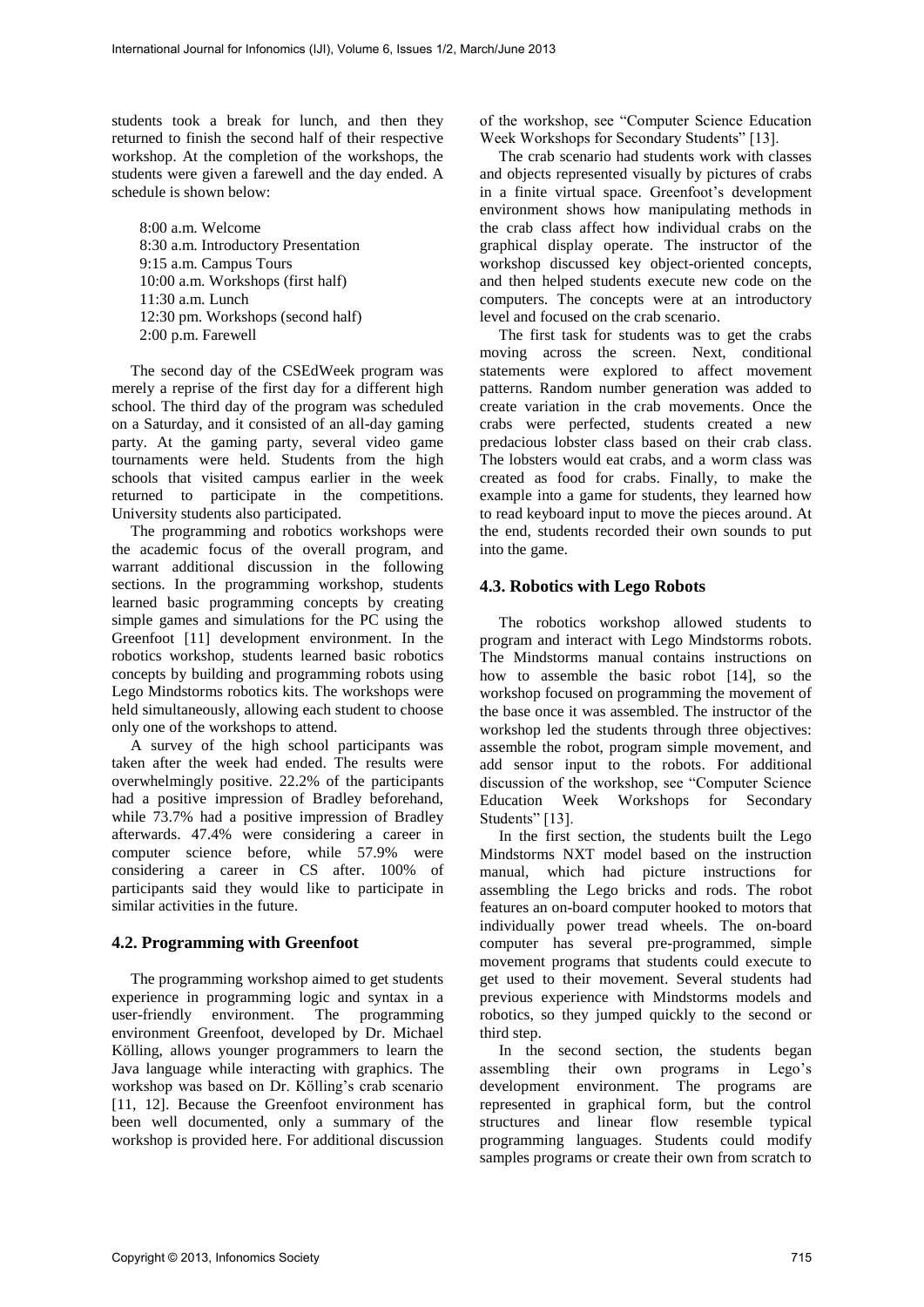accomplish simple tasks provided by the instructor, and students were encouraged to experiment with code. Challenges posed included moving forward, completing turns, and doing figure eights. Turning required the students to consider which treads needed to move in specific directions to accomplish a turn.

In the third section, the students added sensor attachments to the robot base. The Mindstorms kits include touch, color, and sound sensors, and the touch sensors were encouraged due to their simplicity and accuracy. Students were allowed to be creative, but specific challenges such as reversing or turning when bumped were posed. Loops and conditional statements were required for this section, so students grew familiar with programming logic.

The students worked in pairs due to limited supply of Mindstorms kits. The pairs also helped the students speed up the assembly process, and students could bounce ideas off their partner when programming the robot. The students who experimented with robot design or came up with their own challenges to tackle were particularly engaged.

#### **4.4. Overview of 2011 Activities**

In 2011, the university held its second annual CSEdWeek program. The structure of the event was changed from the previous year. The program still spanned three days; however, all of the activities were scheduled in the evening. The number of hands-on workshops was increased from two to four, while some of the other less-academic activities (such as the introductory presentation, campus tours, and lunch) were eliminated. The workshops still spanned approximately three hours, and a break in the middle provided snacks and drinks but no meal.

The previously detailed programming and robotics workshops were reprised from the previous year. Two additional workshops were added: one in mobile computing and another in mathematics, both of which are detailed in the sections below. In the mobile computing workshop, students learned to create applications for mobile devices using Google's Android App Inventor development environment. Students also learned about wireless sensor networks (WSNs) through interactive demonstrations. In the math workshop, students applied basic mathematics in interesting and engaging – but also practical – ways.

The programming and robotics workshops were held during the first evening, the mobile computing and math workshops were held during the second evening, and a gaming party was held during the third and final evening. The paired workshops were held concurrently, so students could only choose one of each two to attend. Several students chose to repeat a workshop they had previously attended.

#### **4.5. Mobile Computing with Android Devices**

The mobile workshop had students programming applications on the widely available platform of Android devices. As apps grow in popularity, the chance to create something useful showed the students the relevance of computer science in their lives. Google's Android Development Tools (ADT) and the Eclipse development environment together allowed students to both create and execute their programs [15]. The workshop was adapted from a tutorial developed by Lars Vogel [16]. The workshop was broken down into four sections: get used to Android, build text-based programs, build graphical programs, and deploy the programs on a mobile device. Each section began with a lecture and explanation from the instructor, and then students implemented the concepts in their individual programs. For additional discussion of the workshop, see "Computer Science Education Week Workshops for Secondary Students" [13].

In the first section, the students grew familiar with the Android platform and the intent of the workshop. The ADT has an Android emulator, so the students could interact with their programs without a physical device. The applications were written in Java, so the students were introduced to programming and Eclipse basics in order to help them write the programs.

In the second section, the students began building text-based programs. A hello world program was their first accomplishment. Once the students correctly displayed the text "Welcome to CSEdWeek," they were shown how to display user menus, read input, and work with variables. Each student wrote their own temperature converter that could read in Fahrenheit and convert it to Celsius or vice versa. They needed to store, manipulate, and print the temperature variables, so students learned valuable programming concepts.

In the third section, these programs were adapted into a graphical format. The instructor introduced the concept of GUI components, and then participants were guided through adding graphical displays to their programs. The hello world program was a simple display, but the interactive temperature converter used text fields, radio buttons, and more.

In the fourth section, these programs were deployed to an Android device. While in testing, the students only used the emulator to see their programs, but now students downloaded them onto devices provided by the facilitators. Several students had their own Android smartphones to launch the programs on, and these students seemed enthusiastic about seeing their work on their own devices. One student even declared, "I feel like I am a genius at Android programming." All of the students enjoyed seeing the Java code they developed in a useful application format.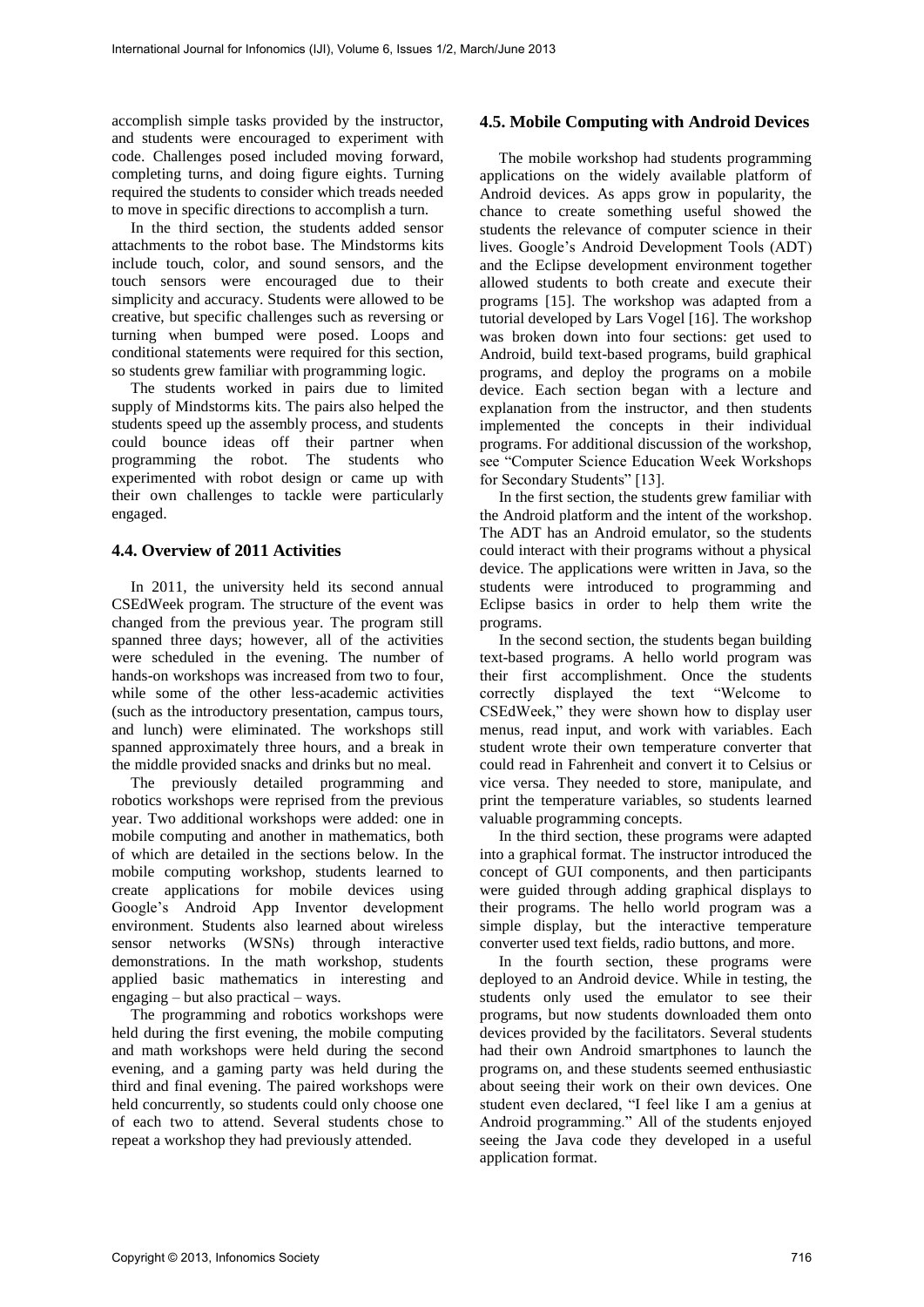## **4.6. Exploring Math through Cryptography and Games of Chance**

The math workshop walked students through several math problems in the form of games of chance and explored basic cryptography. The fun approach to the subject also demonstrated to students that computer science is about more than just programming. The students were led through a discussion of the Monty Hall problem, the birthday paradox, analysis and discussion of which can be found in [17]. The students also learned about basic cryptography modular arithmetic. For additional discussion of the workshop, see "Computer Science Education Week Workshops for Secondary Students" [13].

In the first discussion, the instructor presented the Monty Hall Problem as the host of the game show *Let's Make a Deal*. In the show, one door onstage hides a prize such as a car, and two doors hide a goat. The participants are supposed to guess which door the car is behind in order to win. For the workshop, each student, playing a game show participant, is allowed to pick one of three "doors." One door conceals a prize like candy, and the other two contain nothing of value. Once the contestant has chosen, the host opens one unpicked door that does not contain the prize. The contestant must decide whether to stick with her current choice or choose the other closed door. By recording the results of each student's choice, the paradox can be shown that changing doors results in 1/2 chance of success while remaining with the first choice results in 1/3 chance of success. A computer simulation can also with a larger sample size the probabilities. The counter-intuitive nature of this problem allowed the students to discuss probability in an engaging and thoughtful manner.

In the second discussion, the students were presented with the birthday paradox: given only twenty-three people, the chance that any two of them share a birthday is greater than 50%. The chance that any number of people will have two who share a birthday can be calculated using combinatorial principles and probability. The counter-intuitive math principles once again allowed the students to engage in mathematical reasoning with a fun approach. The birthdays of the participants or a computer simulation can help demonstrate the empirical results of birthday probabilities.

In the third discussion, the basics of cryptography and modular arithmetic were introduced. Substitution cipher basics provided an entry point to the topic, and then students were asked to decrypt a message encrypted in Caesar cipher. The students were asked to encode their own message to exchange with another participant and decode. Next, the topic of modular arithmetic was introduced. The twelve-hour

clock was used as an example of how modulus values affect additions of time exceeding twelve hours. This discussion led to the idea of public-key cryptography using RSA as an example. The exact mathematical principles underlying the RSA protocol were not discussed, but an example demonstrated to the participants the difficulty of factoring large numbers. The instructor explained that encoding a message *m* with public key *n* and exponent *e* requires the calculation of  $c = m^e \pmod{n}$ . One participant chose *m* in secret, and the rest of the students were asked to recover the message independently. The difficulty of this task even with small numbers illustrated the concepts of public-key cryptography.

## **4.7. Comparison**

There were both positive and negative aspects of both the 2010 and 2011 events. Most of the comparisons can be made with respect to the following issues:

- (1) Participation
- (2) Logistics
- (3) Expenses
- (4) Topics covered

In 2010, only two high schools were involved. The schools and students viewed the event as a field trip. Garnering participation was relatively easy. In 2011, on the other hand, the events were open to anyone from any school. However, because the events were scheduled in the evening and not held as a school-sponsored activity, the participants had to invest their personal time and find their own transportation in order to attend. During the planning stage, the expansion of the targeted audience to an unlimited number of schools was viewed as a benefit, but in practice it ended up being a detriment. Participation dropped by about 50% from 2010 to 2011. However, the goal of diversifying the participants was achieved, considering all of the 2010 participants came from only two schools while the 2011 participants came from six different schools.

Logistically, the 2011 event was considerably simpler. Because the event was held in the evenings, it minimized a number of scheduling conflicts. It was more convenient for volunteers to facilitate the workshops. The elimination of an all-day itinerary that included tours, lunch, and a variety of other activities simplified the facilitation of the event greatly. However, the planning of the 2011 event was not without its logistical difficulties. Because specific schools were not targeted, the event had to be marketed and advertised. Also, because specific schools were not involved to inherently manage the number of participants, a registration system had to be employed.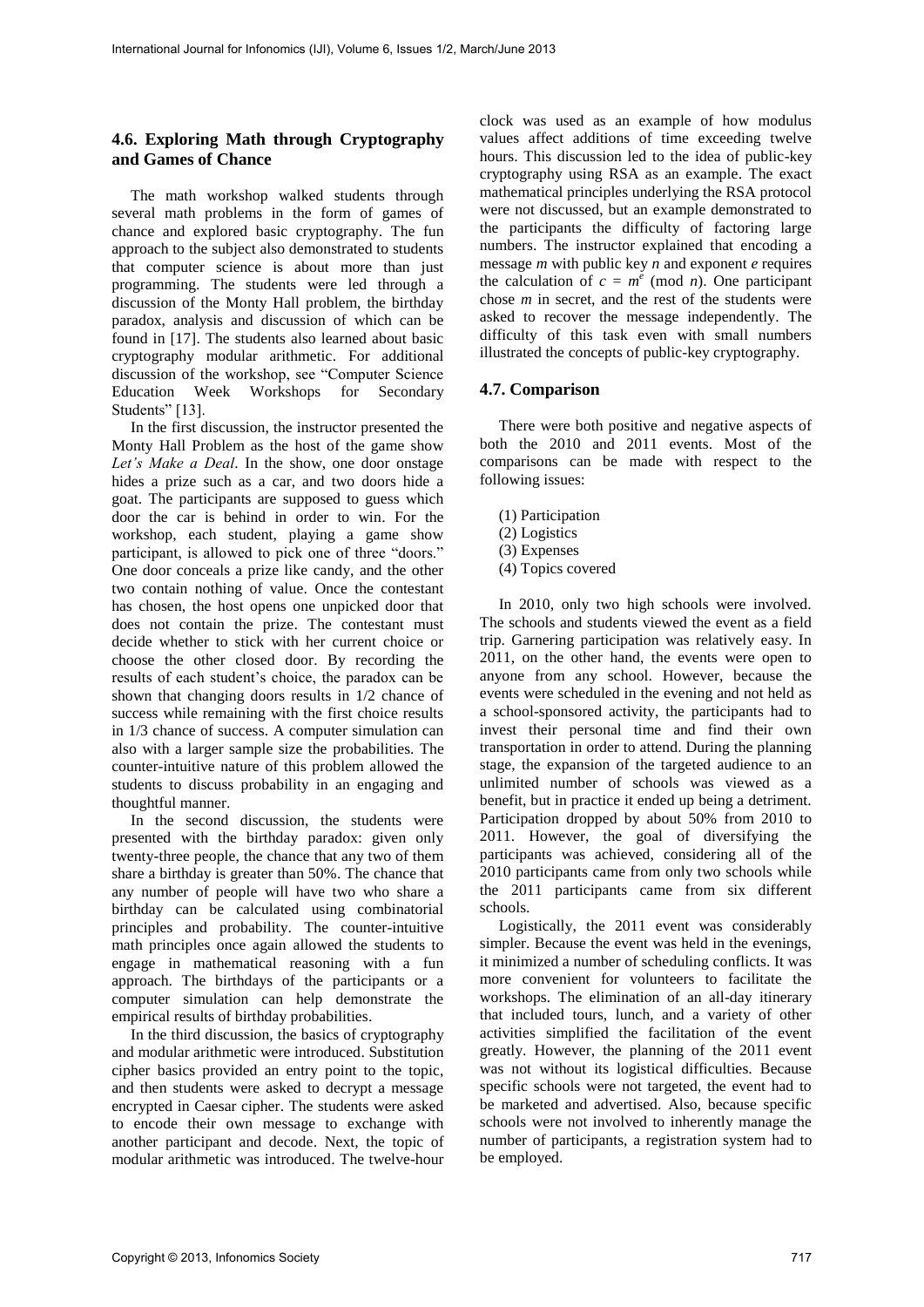Managing costs was a significant factor in planning both the 2010 and 2011 events. In 2010, due to the all-day field trip nature of the events, the costs were high. Also, because it was the inaugural year, there were intrinsic start-up costs. In 2011, on the other hand, a relatively small amount of money was spent. Resources from the previous year were reused, meals were not provided, and students provided their own transportation to the events. In 2010, only two hands-on workshops were facilitated, but other content was included (such as an overview of computer science, information about careers and degrees in computer science, and campus tours). Because the event lasted all day, time allowed for longer workshops. In 2011, more workshop topics were covered and offered on different days, which allowed for the participants to attend multiple workshops on whatever topics interested them.

#### **5. Lessons Learned**

Several lessons have been learned over the course of Bradley University's involvement in Computer Science Education Week. And, from these lessons, recommendations can be harvested in the hope and with the goal of enhancing similar outreach activities at other institutions and enhancing the educational experiences of students in general.

It is easier to garner participation when working with a small, targeted number of schools. A trade-off is that the participants will not be as diversified. However, in the context of an annual event, the diversification of the participants can be managed over the course of multiple years. Perhaps only one or two schools will be reached in the first year, but another one or two schools will be reached in each subsequent year. Diversification will be achieved over a span of time.

It is easier and more feasible for high schools and high school students to participate when the events are held during the day as part of a school-sponsored event. From the high school teacher's perspective, it's an opportunity to provide a valuable learning experience to her students during the course of a regular school day. From the student's perspective, it's a valuable learning opportunity outside her normal learning environment during the course of a regular school day. The activities are held at a time when the student and teacher are normally engaged and don't conflict with personal commitments.

It is difficult, but necessary, to find an optimal balance between activities that enrich the academic experience of the participant and those activities that enhance the overall experience of the participant. The primary mitigating factor is cost. The campus experience is intrinsically valuable to the high school student, but costly to the facilitator of the event in numerous ways.

# **6. Conclusion**

As the computing industry continues to grow and technology continues to spread, we must foster an interest in computer science in our youth. We must ensure that computer science becomes an integral component of our primary and secondary curricula. CSEdWeek offers educators an opportunity and a platform to promote the importance of computer science and computer science education. Computer science should not be considered an elective or an unreachable career path to anyone.

Offering workshops and information sessions to youth is one good way to engage students. Colleges and universities are ideal hosts of such activities because young students will see (if only a glimpse of) what the university experience is all about. We believe the activities and workshops discussed herein provide valuable computer science exposure and skills to high school students. It is important for participants to be actively engaged while learning what computer science is all about.

## **7. Acknowledgements**

Bradley University's CSEdWeek activities were funded in part through a grant from the Office for Teaching Excellence and Faculty Development. A special word of thanks is extended to all the faculty members and students who spent many hours planning and facilitating the events.

#### **8. References**

[1] U.S. Bureau of Labor Statistics, *Occupational Outlook Handbook*, *2010-11 Edition*, U.S. Department of Labor, Washington, DC, 2010.

[2] The Market for Computing Careers, http://cs.calvin.edu/p/ComputingCareersMarket. (Access date: 28 March 2012).

[3] Computer Science Education Week (CSEdWeek). http://csedweek.org. (Access date: 11 May 2012).

[4] C. Wilson, L.A. Sudol, C. Stephenson, and M. Stehlik, *Running on Empty: The Failure to Teach K-12 Computer Science in the Digital Age*, ACM/CSTA, New York, 2010.

[5] A. Tucker, F. Deek, J. Jones, D. McCowan, C. Stephenson, and A. Verno, *A Model Curriculum for K-12 Computer Science: Final Report of the ACM K-12 Task Force Curriculum Committee*, CSTA, New York, 2004.

[6] J. Gal-Ezer and C. Stephenson, "The Current State of Computer Science in U.S. High Schools: A Report from Two National Surveys", *Journal for Computing Teachers*, ISTE, Spring 2009, pp. 1-5.